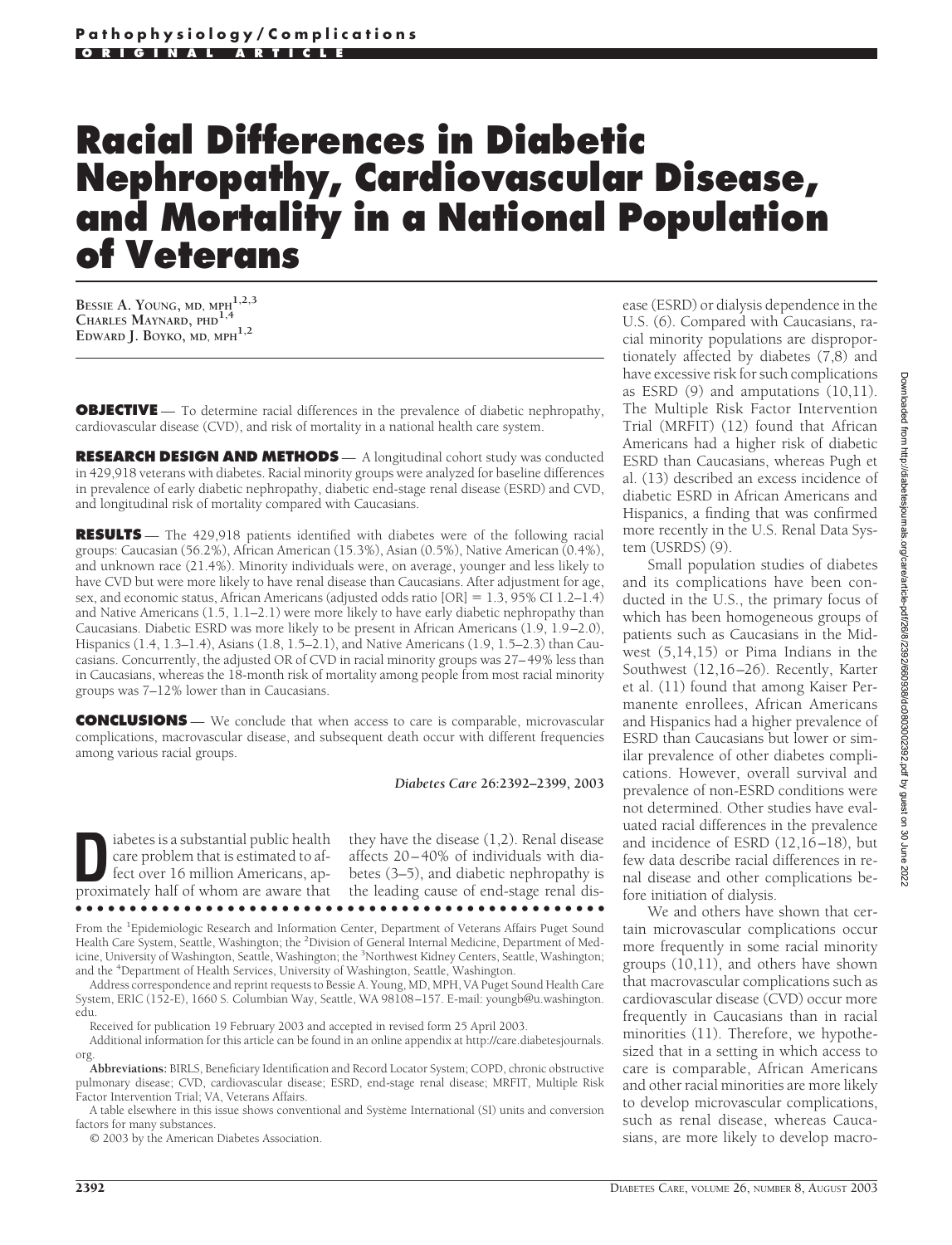vascular complications, such as CVD, and that these differences may account for the variation in mortality when access to care is similar. Using administrative databases, this study investigated racial differences in the risk of early diabetic nephropathy, diabetic ESRD, CVD, and mortality in a national setting among veterans where access to health care was comparable among enrollees.

## **RESEARCH DESIGN AND METHODS**

# Subjects and settings

We conducted a longitudinal cohort study of subjects with diabetes who received care nationally within the Department of Veterans Affairs (VA) as described previously (10). Inclusion in the study required a diagnosis of diabetes during fiscal year 1998 and three subsequent clinic visits within 1 year. Data were extracted from 1 October 1997 until death or 31 March 1999.

Diabetic subjects were identified through the national Veterans Health Administration (VHA) databases at the Austin Automation Center (Austin, Texas) by the presence of at least one outpatient visit with an ICD-9 (27) diagnosis code of diabetes (250.XX) during fiscal year 1998. Data were extracted from both inpatient (Patient Treatment Files) and outpatient files (Outpatient Care Files by use of ICD-9 codes and Common Procedural Terminology codes) (28) (see online appendix at http:// care.diabetesjournals.org). Patient Treatment Files and Outpatient Care Files were merged and duplicate listings were eliminated before analyses. No distinction was made between those with type 1 or type 2 diabetes.

## Exposures

Potential risk factors for renal disease were identified a priori and included race, age at beginning of study, sex, and service connection for medical services received. In VA records, race or national origin is extracted from clinical documentation and/or observation of administrative staff and does not take self-report into account. The term "racial minority" will therefore be used to define ethnic minority groups or non-Caucasians for the remainder of this study. Service connection has been used as a proxy for socioeconomic status in the VA setting (10). VA criteria for health care eligibility include a

service-connected disability or low financial resources; absence of a serviceconnected disability is therefore an indicator for low socioeconomic status. Comorbid conditions such as hypertension, stroke, cancer, chronic obstructive pulmonary disease (COPD), and depression were identified by use of ICD-9 codes and were included as potential exposure covariates. Because data on smoking history were not available, a prevalent diagnosis of COPD was used as a proxy for significant smoking history (29). Other extracted covariates of interest included geographic region, diagnosis of diabetic eye disease, total number of clinic visits, and number of hospitalizations.

# **Outcomes**

Diabetic nephropathy was defined by the ICD-9 code 250.4 or the code for diabetes (250.XX) coupled with codes for additional secondary renal conditions such as glomerulonephritis, glomerulonephropathy, or nephropathy (Table 1). Patients diagnosed with diabetes and other renal disease (interstitial nephritis, acute renal failure, cystic disease, or other diseases) were identified separately.

Prevalent coronary artery disease was also identified by ICD-9 code as an outcome of interest. The following conditions were included in the diagnosis: myocardial infarction or ischemic heart disease, angina, coronary atherosclerosis, cardiac dysrhythmias, and heart failure (see online appendix).

Mortality was ascertained prospectively for 18 months using the Beneficiary Identification and Record Locator System (BIRLS) death file, which is a database that contains name, social security number, and dates of death. The BIRLS death file has been shown to have a 94.5% ascertainment of death, which compares favorably with that of the National Death Index (96.7%) (30,31). Dates of death were collected from 1 October 1997 until 31 March 1999.

# Statistical analysis

Statistical analyses were conducted to determine frequencies of distribution of covariates and associations of exposures with diabetic renal disease as stratified by race. Data analyses were performed using SPSS statistical software (SPSS, Chicago, IL) (32) and Stata software (Stata, College Station, TX) (33). Statistical significance was determined using the independent

Student's *t* test for continuous data and the  $\chi^2$  test for categorical data (34). The associations between exposures and prevalent outcomes such as renal disease, ESRD, and CVD were measured using the odds ratio (OR), and results adjusted for predictor covariates were reported as the adjusted OR (34). These estimates and their 95% CIs were derived using unconditional logistic regression (34).

Cox proportional hazard modeling was used to estimate the relative risk (RR) of death. The hazard, or the instantaneous probability of an event, was modeled as a function of the predictor covariates, which were determined a priori. The main predictors of interest were ethnicity and the presence of renal disease; other potential confounding factors were considered and included in models. The hazard ratio, or RR, was estimated as the proportionate change in the instantaneous probability of death. Results were reported as the adjusted RR. Interactions between race and other predictors of interest were assessed and found to be not significant. Survivors were censored as of the last day of the study period (31 March 1999).

**RESULTS** — From the national VA databases, we identified 429,918 individuals with diabetes who received primary care within the VA system. Of those patients, 56.2% were Caucasian, 15.3% were African American, 6.2% were Hispanic, 0.5% were Asian, and 0.5% were Native American. At least 21% of individuals could not be categorized by race. Diabetic individuals were generally older (mean age  $64.1 \pm 11.4$  years) and male (97.4%) and represented all geographic areas of the U.S.; southern states accounted for the largest population with diabetes (37.9%) (Table 1). Over half of the veterans identified did not have a service-connected disability. Diabetic veterans had a high prevalence of comorbid conditions, such as hypertension (67.3%) and CVD (40.7%), and a lower prevalence of other important medical conditions, such as COPD (15.2%), depression (12.0%), cancer (11.5%), renal disease (10.4%), and stroke (7.4%).

As shown in Table 1, racial differences in patient characteristics were apparent. On average, African-American veterans were younger, from the southern U.S., and more likely to have been non– service connected for their visits than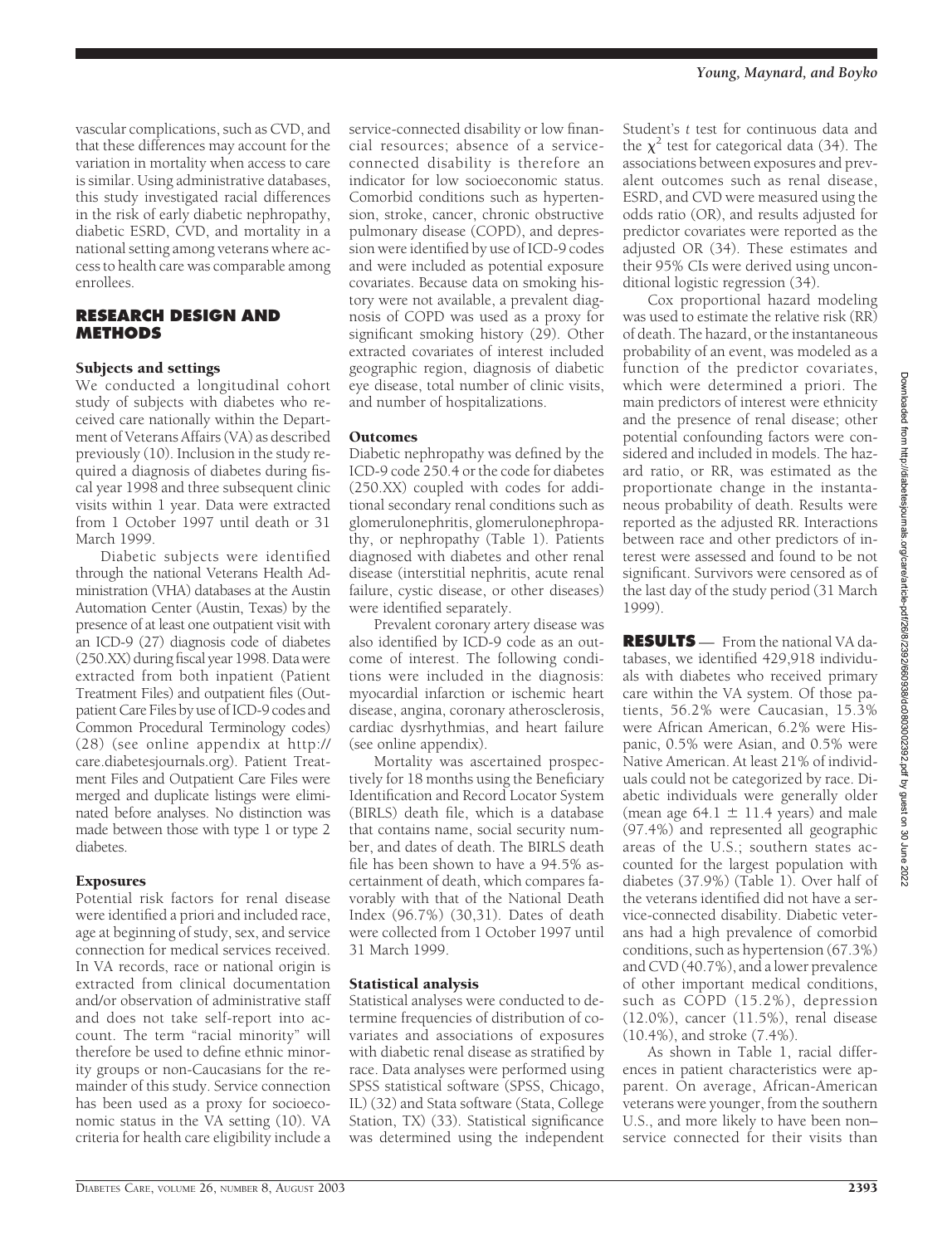| ・・・・・・・・・・・             |
|-------------------------|
|                         |
|                         |
| i<br>Catalog            |
| l<br>I<br>I             |
| $\frac{1}{2}$<br>ĺ<br>I |

| Characteristic                                                                                                                                                                                                                   | $(N = 429, 918)$<br>Total         | $(n = 241,548)$<br>Caucasian<br>56.2%) | African American<br>$(n = 65,985;$<br>15.3%) | $(n = 26,544;$<br>Hispanic<br>6.2% | $(n = 2,046;$<br>0.5%<br>Asian | Native American<br>$(n = 1,747;$<br>0.4% | Race unknown<br>$(n = 92,048;$<br>21.4% |
|----------------------------------------------------------------------------------------------------------------------------------------------------------------------------------------------------------------------------------|-----------------------------------|----------------------------------------|----------------------------------------------|------------------------------------|--------------------------------|------------------------------------------|-----------------------------------------|
| Age (years)                                                                                                                                                                                                                      | $64.1 \pm 11.4$                   | $65.3 \pm 10.9$                        | $6.3 \pm 12.4$                               | 63.7 $\pm$ 11.1†                   | $63.0 \pm 11.6*$               | $60.3 \pm 11.6*$                         | 63.4 $\pm$ 11.7*                        |
| Age category (years)<br>$6+2$                                                                                                                                                                                                    | 26,628 (6.2)                      | 10,648 (4.4)                           | $7,248(11.0)$ †                              | 1,614(6.1)                         | 168 (8.2)*                     | 141 $(8.1)$ *                            | $6,809(7.4)*$                           |
|                                                                                                                                                                                                                                  |                                   |                                        |                                              |                                    |                                |                                          |                                         |
| 40-64                                                                                                                                                                                                                            | 165,624(38.5)                     | 87,891 (36.6)                          | 28,366 (43.0)                                | 10,726 (40.4)                      | 869 (42.5)                     | 919 (52.6)                               | 36,853 (40.0)                           |
| $65 - 74$                                                                                                                                                                                                                        | ଚି ନି<br>154,498 (35.             | 91,440 (37.9)                          | 20,372 (30.9)                                | 9,727(36.6)                        | 586 (28.6)                     | 470 (26.9)                               | 31,903 (34.7)                           |
| $75 +$                                                                                                                                                                                                                           | 83,168 (19.                       | 51,569 (21.3)                          | 9,999 (15.2)                                 | 4,477(16.9)                        | 423 (20.7)                     | 217(12.4)                                | 16,483 (17.9)                           |
| Male (%)                                                                                                                                                                                                                         | 97.4                              | 97.4                                   | 97.5                                         | 98.7†                              | 7.7                            | 96.5*                                    | 97.1*                                   |
| Non–service connected                                                                                                                                                                                                            | $252,946 (58.8)$<br>$2.3 \pm 2.3$ | 137,632 (57.0)                         | 40,158 (60.9)†                               | 16,482 (62.1) <sup>†</sup>         | $722(35.3)*$                   | 937 (53.6)*                              | 57,015 (61.9)*                          |
| Number of service-connected disabilities                                                                                                                                                                                         |                                   | $2.3 \pm 2.3$                          | $2.0 \pm 2.2$ †                              | $1.8 \pm 2.1$                      | $3.3 \pm 2.5*$                 | $2.3 \pm 2.3$                            | $2.5 \pm 2.3*$                          |
| Region (%)                                                                                                                                                                                                                       |                                   |                                        |                                              |                                    |                                |                                          |                                         |
| Northeast                                                                                                                                                                                                                        | 21.4                              | 22.6                                   | 22.6†                                        | $8.0+$                             | $6.3*$                         | 5.6*                                     | $21.8*$                                 |
| South                                                                                                                                                                                                                            | 37.9                              | 35.5                                   | 45.0                                         | 60.2                               | 6.4                            | 26.0                                     | 33.8                                    |
| Midwest                                                                                                                                                                                                                          | $21.4$<br>19.3                    | 23.5                                   | 20.8                                         | 3.5                                | $\overline{4}$ .               | 24.0                                     | 22.0                                    |
| West                                                                                                                                                                                                                             |                                   | 18.5                                   | 115                                          | 28.3                               | 83.2                           | 44.2                                     | 22.4                                    |
| Health care delivery                                                                                                                                                                                                             |                                   |                                        |                                              |                                    |                                |                                          |                                         |
| Hospitalizations (days)                                                                                                                                                                                                          | $17.1 \pm 98.9$                   | $16.9 \pm 106.9$                       | $18.7 \pm 93.0*$                             | $15.2 \pm 27.9$                    | $12.9 \pm 25.3$                | $12.9 \pm 28.4$                          | $11.0 \pm 22.3*$                        |
| Hospitalizations (number)                                                                                                                                                                                                        | $1.6\pm1.1$                       | $1.6 \pm 1.1$                          | $1.6\pm1.1$                                  | $1.6 \pm 1.1$ †                    | $1.7\pm1.1$                    | $1.7 \pm 1.4$                            | $1.2 \pm 0.6*$                          |
| Seen by primary care                                                                                                                                                                                                             | 11.5                              | 57.2 (70.9)                            | 18.7 (67.6)†                                 | 5.9 (79.0) †                       | $0.7(75.9)*$                   | 0.5(74.3)                                | $17.1(69.7)$ *                          |
| Total number of visits                                                                                                                                                                                                           | $17.8 \pm 20.3$                   | $19.0 \pm 19.8$                        | $22.8 \pm 27.9$                              | $19.0 \pm 20.6$                    | $20.8 \pm 23.4*$               | $20.0 \pm 24.0$                          | $11.6 \pm 11.9*$                        |
| Eye examination                                                                                                                                                                                                                  | 206,179 (48.0)                    | 121,937 (50.5)                         | 33,931 (51.4)†                               | $11,441$ $(43.1)$ <sup>†</sup>     | 1089 (53.2)*                   | 831 (47.6)*                              | 36,950 (40.1)*                          |
| Comorbid condition                                                                                                                                                                                                               |                                   |                                        |                                              |                                    |                                |                                          |                                         |
| Hypertension                                                                                                                                                                                                                     | 289,334 (67.3)                    | 162,512 (67.3)                         | 49,902 (75.6)†                               | $17,474(65.8)$ †                   | 1,380 (67.4)                   | 1,028 (58.8)*                            | 57,031 (62.0)*                          |
| Cardiovascular disease                                                                                                                                                                                                           | 174,934 (40.7)                    | $115,118$ $(47.7)$                     | 21,518 (32.6)†                               | 8,756 (33.0)†                      | $731(35.7)$ *                  | 606 (34.7)*                              | 28,202 (30.6)*                          |
| Stroke                                                                                                                                                                                                                           | 31,767(7.4)                       | 20,430 (8.5)                           | 5,581 (8.5)†                                 | 2,096 (7.9)†                       | 141 (6.9)*                     | $108(6.2)$ *                             | $3,441(3.7)$ *                          |
| Cancer                                                                                                                                                                                                                           | 49,546 (11.5)                     | 32,309(13.4)                           | 8,221 (12.5)†                                | $2,371(8.9)$ †                     | $164(8.0)*$                    | $123 (7.0)$ *                            | $6,376(6.9)$ *                          |
| COPD                                                                                                                                                                                                                             | 65,201 (15.2)<br>51,388 (12.0)    | 46,285 (19.2)                          | $8,235(12.5)$ †                              | $2,053(7.7)\dagger$                | 186 (9.1)*                     | 208 (11.9)*                              | $8,234(8.9)$ *                          |
| Depression                                                                                                                                                                                                                       |                                   | 33,282 (13.8)                          | 7,198 (10.9)†                                | 3,599 (13.6)                       | 207 (10.1)*                    | 267 (15.3)                               | $6,835(7.4)$ *                          |
| Renal disease                                                                                                                                                                                                                    | 44,671 (10.4)                     | 26,212 (10.8)                          | 9.699(14.7)                                  | 2,716 (10.2)†                      | 263 (12.9)*                    | $222(12.7)$ *                            | $4,650(5.1)*$                           |
| Diabetic eye disease                                                                                                                                                                                                             | 37,080 (8.6)                      | 22,123 (9.2)                           | $6,364(9.6)$ †                               | 2,060 (7.8)†                       | 265 (13.0)*                    | 181 (10.4)                               | $6,087(6.6)*$                           |
| Mortality (%)                                                                                                                                                                                                                    | 6.0                               |                                        | 6.4 <sup>†</sup>                             | 5.6†                               | 5.4*                           | 7.4                                      | $2.6*$                                  |
| Data are means $\pm$ SD or $n$ (%). *P $<$ 0.01; tP $<$ 0.05 Caucasian compared with the specific minotity group. Test for significance: $\chi^2$ test for categorical variables and independent Student's t test for continuous |                                   |                                        |                                              |                                    |                                |                                          |                                         |

data.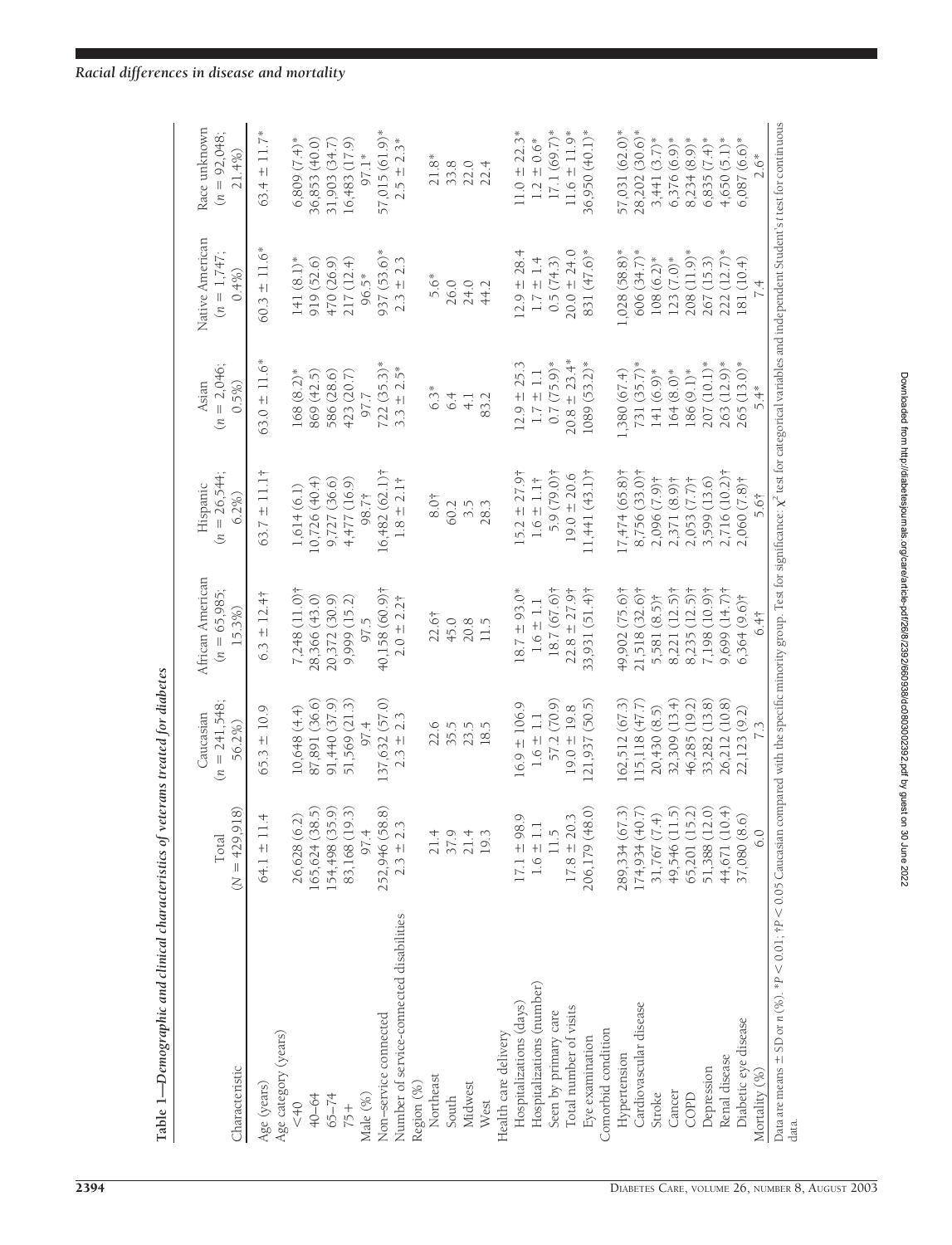Caucasians. In addition, African-American subjects were more likely than Caucasians to have hypertension, renal disease, and diabetic eye disease, but less likely to have CVD, COPD, cancer, or depression. Furthermore, African Americans were more likely than Caucasians to have undergone an eye examination, but were slightly less likely to have been seen by a primary care provider.

Hispanic veterans were more likely to be younger, have resided in the southern and western U.S., and have been non– service connected for their care than Caucasian veterans. However, Hispanic individuals were less likely than Caucasians to have had diagnoses of hypertension, CVD, stroke, cancer, COPD, or depression. Diabetic eye disease was diagnosed less frequently in Hispanics than in Caucasians, even though Hispanic veterans were more likely to have been seen by a primary care provider (Table 1).

On average, Asian veterans were younger than Caucasian veterans (63.0  $\pm$ 11.6 vs.  $65.3 \pm 10.9$  years) and tended to reside predominantly in the western U.S. (83.2%). Compared with Caucasian veterans, Asian veterans were more likely to have had a service-connected disability and were much less likely to have had certain comorbid conditions, such as CVD, stroke, cancer, and COPD, but also had a higher prevalence of renal disease.

Data were available for 1,747 Native American patients who received care within the VA system. Native American veterans were, on average, the youngest of all minority groups but had similar proportions of hospitalizations, clinic visits, primary care provider visits, and serviceconnected disabilities when compared with Caucasians. However, Native American veterans were less likely to have had prevalent comorbid conditions, such as CVD, hypertension, stroke, depression, and COPD, and were more likely to have renal disease than Caucasians (12.7 vs. 10.8%) (Table 1).

Among patients with renal disease, racial differences were observed in baseline characteristics (Table 2). Racial minority patients tended to be younger, had fewer comorbid conditions such as CVD, cancer, and COPD, and were more likely to be diagnosed with end-stage diabetic nephropathy than Caucasians. African Americans, Hispanics, and Asians had similar levels of background retinopathy compared with Caucasians, whereas African-American and Hispanic veterans were more likely to be diagnosed with other eye diseases (blindness, glaucoma, and retinal detachment) than Caucasians.

In contrast to the racial differences described for prevalence of renal disease, minimal differences were found in the amount of health care services received among veterans with renal disease. Among all racial minorities, number of hospitalizations, days of hospitalizations, proportion with eye examinations, and proportion seen by a general practitioner or by a diabetes educator were similar among African Americans, Hispanics, Asians, and Native Americans compared with Caucasians (Table 2). Exceptions included slightly more hospitalizations for African Americans and Hispanics than Caucasians and fewer eye examinations, diabetes educator visits, and general practitioner visits for Hispanics than Caucasians. Total visit numbers were higher for all minority groups than Caucasians, although these differences were statistically significant only for African-American and Hispanic veterans.

The relative odds of renal disease were estimated using unconditional logistic regression (Table 3). African Americans, Native Americans, Hispanics, and Asians were found to have higher odds of diabetic ESRD than Caucasians. In addition, for those subjects with diabetic nephropathy who were not yet on dialysis, Native Americans (adjusted  $OR = 1.5$ , 95% CI 1.1–2.1) and African Americans (1.3, 1.2–1.4) had greater odds of diabetic nephropathy than Caucasians after adjustment for age, number of visits, region, sex, prevalent CVD, and hypertension (Table 3).

Odds of prevalent CVD were also assessed by unconditional logistic regression (Table 3). Compared with Caucasians, African Americans (adjusted OR 0.51, 95% CI 0.50–0.52), Hispanics (0.58, 0.57–0.60), Asians (0.67, 0.61– 0.74), and Native Americans (0.73, 0.66– 0.82) had lower odds of prevalent CVD after adjustment for age, sex, presence of renal disease, COPD, hypertension, service connection, and total number of visits. Interaction terms between race and other covariates were not significant.

As shown in Table 4, 18-month mortality was assessed prospectively. After adjustment for age, diabetic nephropathy, number of visits, region, sex, and hospitalizations, African Americans (adjusted

 $RR = 0.93, 95\% \text{ CI } 0.89 - 0.97$  and Hispanics (0.88, 0.79–0.88) were found to have lower mortality than Caucasians, whereas Asians (0.88, 0.72–1.09) and Native Americans (1.12, 0.91–1.36) were found to have similar mortality when compared with Caucasians. Patients with diabetic nephropathy (1.9, 1.7–2.0) and diabetic ESRD (2.7, 2.6–2.8) had a twoto threefold higher risk of death, and as expected, the risk of death increased significantly with increasing age category.

**CONCLUSIONS** — We observed significant racial differences in the prevalence of comorbid conditions, diabetic renal disease, CVD, and mortality for veterans with diabetes. The prevalence of renal disease was higher in racial minority groups than in Caucasians. In contrast, the prevalence of CVD and risk of death were higher in Caucasians than in most racial minorities, suggesting that racial differences may exist in macrovascular and microvascular disease frequency and subsequent mortality.

Among veterans treated within the VA system, our study observed a greater prevalence of diabetic renal disease in racial minorities than in Caucasians. Our results for diabetic ESRD are similar to prior reports of increased risk of diabetic ESRD in African Americans (9,11,13,17), Hispanics (11,13,18), Asians (9,11), and Native Americans (25) compared with Caucasians. In addition to finding a greater prevalence of diabetic ESRD in racial minorities, the current study also found that African Americans (adjusted  $OR = 1.3$ , 95% CI 1.2–1.4) and Native Americans (1.5, 1.1–1.6) had increased odds of diabetic renal disease before the need for dialysis compared with Caucasians. Few studies have evaluated racial variations in the risk of diabetic nephropathy prior to the need for dialysis.

The current study found that the odds of CVD were decreased in all racial minority groups in comparison with that in Caucasians. Our data are similar to those reported by Karter et al. (11), who found that the RR of CVD in most racial minority diabetic populations tended to be lower than that in Caucasians when determined prospectively in a regional health maintenance organization. Nelson et al. (35) found a 60% lower incidence of fatal coronary artery disease in diabetic Pima Indians when comparing Native American rates with those reported for diabetic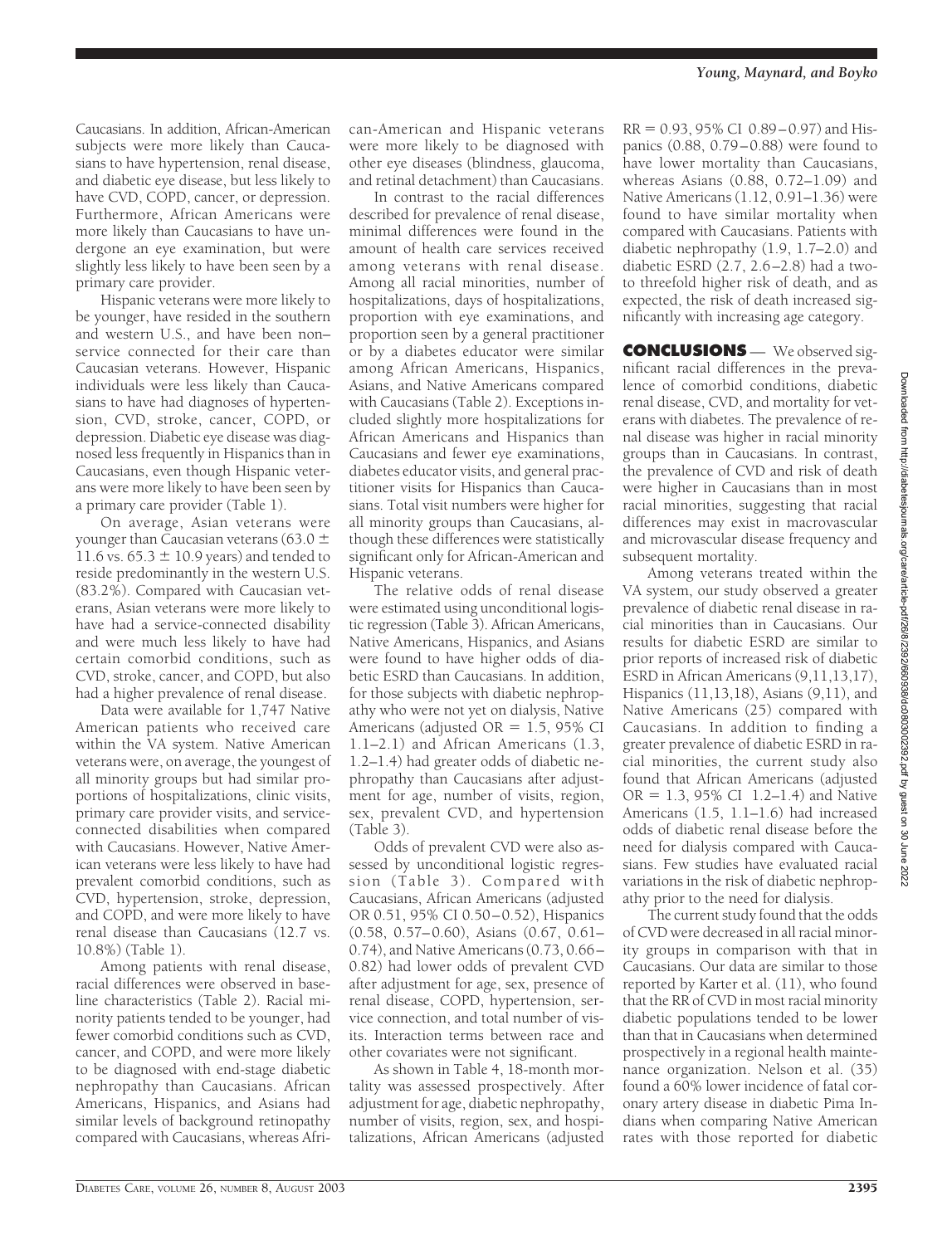## *Racial differences in disease and mortality*

### **Table 2—***Demographic and clinical characteristics of veterans with diabetes and renal disease*

| Characteristic                              | Caucasians<br>$(n = 26,212;$<br>58.7%) | African<br>Americans<br>$(n = 9,699)$ ;<br>22.7%) | Hispanic<br>$(n = 2,716;$<br>$6.1\%)$ | Asian<br>$(n = 263;$<br>$0.6\%)$ | Native<br>American<br>$(n = 222)$ ;<br>$0.5\%)$ | Other<br>$(n = 4,650;$<br>$10.4\%$ ) |
|---------------------------------------------|----------------------------------------|---------------------------------------------------|---------------------------------------|----------------------------------|-------------------------------------------------|--------------------------------------|
| Age (years)                                 | $67.5 \pm 10.0$                        | $65.1 \pm 11.2*$                                  | $66.1 \pm 10.2^*$                     | $66.4 \pm 12.9$                  | $61.2 \pm 10.7*$                                | $65.6 \pm 11.0*$                     |
| Male                                        | 98.3                                   | 98.6*                                             | 99.1*                                 | 99.3                             | 96.8                                            | 98.3                                 |
| Region                                      |                                        |                                                   |                                       |                                  |                                                 |                                      |
| Northeast                                   | 20.0                                   | $21.1$ †                                          | $8.0*$                                | $5.6*$                           | 5.9*                                            | 19.8*                                |
| South                                       | 35.3                                   | 45.7                                              | 55.4                                  | 5.6                              | 25.7                                            | 33.2                                 |
| Midwest                                     | 25.0                                   | 21.6                                              | 4.5                                   | 3.7                              | 28.8                                            | 23.7                                 |
| West                                        | 19.7                                   | 11.7                                              | 32.1                                  | 85.1                             | 39.6                                            | 23.3                                 |
| Non-service connected                       | 56.2                                   | $63.0*$                                           | $63.1*$                               | $36.9*$                          | 54.5                                            | $61.6*$                              |
| Number of service connected<br>disabilities | $2.3 \pm 2.3$                          | $2.0 \pm 2.2$                                     | $1.8 \pm 2.3*$                        | $3.9 \pm 2.6*$                   | $2.2 \pm 2.4$                                   | $2.5 \pm 2.4*$                       |
| Health care delivery                        |                                        |                                                   |                                       |                                  |                                                 |                                      |
| Hospitalizations (number)                   | $2.0 \pm 1.4$                          | $1.9 \pm 1.4*$                                    | $1.9 \pm 1.3$ †                       | $2.1 \pm 1.4$                    | $2.1 \pm 1.5$                                   | $1.4 \pm 0.7*$                       |
| Hospitalizations (days)                     | $16.9 \pm 106.9$                       | $18.7 \pm 93.0$                                   | $17.0 \pm 23.3$                       | $13.0 \pm 20.0$                  | $13.0 \pm 19.9$                                 | $16.5 \pm 71.7$                      |
| Total number of visits                      | $26.4 \pm 23.7$                        | $32.3 \pm 35.0*$                                  | $28.0 \pm 27.9*$                      | $34.6 \pm 36.3$                  | $27.9 \pm 27.8$                                 | $15.8 \pm 14.4*$                     |
| Eye examination                             | 54.1                                   | 53.6                                              | 49.5*                                 | 58.6                             | 50.5                                            | $45.6*$                              |
| Seen by general practitioner                | 71.4                                   | 69.9                                              | 77.3†                                 | 76.3                             | 64.1                                            | 73.0                                 |
| Seen by diabetes educator                   | 34.6                                   | 36.6                                              | 27.1†                                 | 23.6                             | 38.5                                            | 32.8                                 |
| Comorbid conditions                         |                                        |                                                   |                                       |                                  |                                                 |                                      |
| Cardiovascular disease                      | 65.4                                   | $51.6*$                                           | 52.7                                  | $56.0*$                          | 51.8*                                           | $44.0*$                              |
| Stroke                                      | 13.8                                   | 12.8†                                             | 13.1                                  | 14.2                             | 9.9                                             | $5.9*$                               |
| Hypertension                                | 80.4                                   | 88.2*                                             | 81.5                                  | 80.2                             | 74.8†                                           | $77.2*$                              |
| COPD                                        | 26.2                                   | $18.1*$                                           | $11.3*$                               | $14.6*$                          | 18.0†                                           | $12.3*$                              |
| Renal disease                               |                                        |                                                   |                                       |                                  |                                                 |                                      |
| Diabetic ESRD                               | 36.2                                   | 46.8†                                             | 46.4†                                 | $52.6*$                          | $47.3*$                                         | $37.6*$                              |
| Diabetic nephropathy#                       | 18.0                                   | 15.7                                              | 13.7                                  | 11.6                             | 21.2                                            | 17.1                                 |
| Hypertension                                | 3.0                                    | 3.8                                               | 1.7                                   | 2.6                              | 1.4                                             | 2.3                                  |
| Acute renal failure                         | 4.4                                    | 4.8                                               | 4.5                                   | 4.5                              | 5.4                                             | 2.2                                  |
| Eye disease                                 |                                        |                                                   |                                       |                                  |                                                 |                                      |
| Background retinopathy                      | 17.5                                   | 17.6                                              | 19.0†                                 | 19.4                             | 18.9                                            | $12.7*$                              |
| Eye manifestations of diabetes              | 16.2                                   | 16.5                                              | 15.1                                  | 19.8                             | 21.2†                                           | $11.6*$                              |
| Blindness                                   | 5.0                                    | $6.1*$                                            | $7.4*$                                | 5.6                              | 6.3                                             | $3.3*$                               |
| Retinal detachment                          | 1.3                                    | $1.8*$                                            | 1.8†                                  | 3.4 <sub>†</sub>                 | 1.4                                             | $0.8\dagger$                         |
| Unadjusted mortality                        | 18.1                                   | $15.9*$                                           | 17.2                                  | 16.4                             | 19.4                                            | $6.5*$                               |

Downloaded from http://diabetesjournals.org/care/article-pdf/26/8/2392/660938/dc0803002392.pdf by guest on 30 June 2022 Downloaded from http://diabetesjournals.org/care/article-pdf/26/8/2392/660938/dc0803002392.pdf by guest on 30 June 2022

Data are means  $\pm$  SD or %, \**P* < 0.01;  $\uparrow$  P < 0.05 Caucasian compared with the specific minority group; ‡patients with diabetic nephropathy not yet on dialysis.  $\chi^2$  test for categorical variables, independent *t* test for continuous data.

Caucasians in the Framingham study, but direct comparisons of similarly treated groups are lacking. Our data are unique in that racial differences in prevalence of CVD were compared directly for a population of patients treated nationally for diabetes within one heath care system.

The present study found better overall short-term survival for most racial groups compared with Caucasians. Lower mortality of various racial minorities than Caucasians has been reported in the setting of ESRD (9,36); however, controversy exists regarding the general population. In an analysis of data from the first National Health and Nutrition Examination Survey (NHANES I), most minority groups had higher mortality rates than Caucasians with diabetes; heart disease was the most frequent cause of death and availability of health insurance was not a risk factor (37,38). In addition, the San Antonio Heart Study found that Hispanics had a greater risk of all-cause and cardiovascular mortality compared with Caucasians (39). In contrast, Vaccaro et al. (40) found that African Americans screened as part of MRFIT had a lower risk of death due to CVD but a similar risk of all-cause mortality compared with Caucasians.

tes complications are incompletely understood and may include such factors as duration of diabetes, access to health care (17), glycemic control (41), socioeconomic status (17), education (17), and control of hypertension (17). Lack of health insurance may contribute to the variation in diabetes complications reported in past studies. Low socioeconomic status, obesity, and hypertension explained some but not all of the differences in diabetic ESRD found between Caucasians and African Americans in the MRFIT (17). Karter et al. (11) concluded that variations in genetic or environmental factors may be important in explaining

Reasons for racial variation of diabe-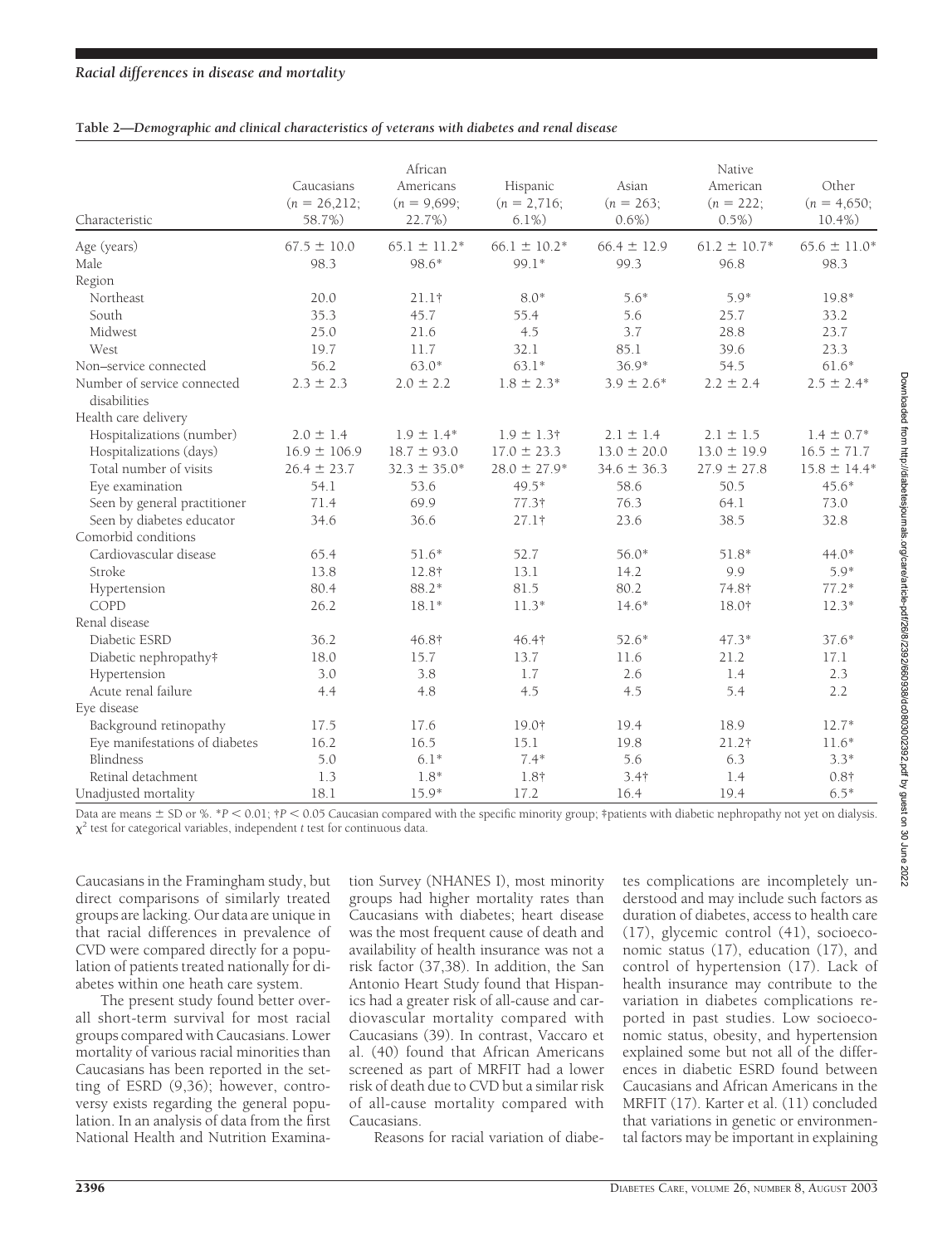|                      |                | <b>ESRD</b>    |                | Diabetic nephropathy |                     | Cardiovascular disease |
|----------------------|----------------|----------------|----------------|----------------------|---------------------|------------------------|
| Covariate            | Unadjusted     | Adjusted*      | Unadjusted     | Adjusted*            | Unadjusted          | Adjusted†              |
| Caucasian            | 1.0            | 1.0            | 1.0            | 1.0                  | 1.0                 | 1.0                    |
| African American     | $1.9(1.8-1.9)$ | $1.9(1.9-2.0)$ | $1.3(1.2-1.3)$ | $1.3(1.2-1.4)$       | $0.53(0.52 - 0.54)$ | $0.51(0.50-0.52)$      |
| Hispanic             | $1.2(1.1-1.3)$ | $1.4(1.3-1.4)$ | $0.7(0.6-0.8)$ | $0.7(1.6-1.8)$       | $0.54(0.53 - 0.56)$ | $0.58(0.57-0.60)$      |
| Asian                | $1.8(1.5-2.1)$ | $1.8(1.5-2.1)$ | $0.8(0.6-1.1)$ | $0.8(0.5-1.1)$       | $0.61(0.56 - 0.67)$ | $0.67(0.61 - 0.74)$    |
| Native American      | $1.5(1.3-1.9)$ | $1.9(1.5-2.3)$ | $1.4(1.0-1.9)$ | $1.5(1.1-2.1)$       | $0.58(0.53 - 0.64)$ | $0.73(0.66 - 0.82)$    |
| Age category (years) |                |                |                |                      |                     |                        |
| $<$ 40               | 1.0            | 1.0            | 1.0            | 1.0                  | 1.0                 | 1.0                    |
| $40 - 65$            | $2.4(2.0-2.8)$ | $1.5(1.2-1.8)$ | $1.5(1.2-1.8)$ | $1.0(0.8-1.2)$       | $5.82(5.35 - 6.31)$ | $3.99(3.67 - 4.35)$    |
| $65 - 75$            | $3.4(2.9-4.1)$ | $2.0(1.6-2.4)$ | $1.8(1.5-2.2)$ | $1.1(0.8-1.3)$       | 11.70 (10.78-12.70) | $7.14(6.55 - 7.77)$    |

Data are OR (95% CI). \*Models adjusted for age, cardiovascular disease, hypertension, nonservice connection, total number of visits, region, and sex; †models adjusted for age, race, stroke, sex, presence of renal disease, COPD, hypertension, previous amputation, total number of visits, non–service connection, diabetic eye disease, and region.

racial differences in diabetes complications after controlling for access to care. The present study was able to control for access to care in a setting in which standard guidelines are available for diabetes care and found significant differences in racial group prevalence and risk of CVD, diabetic nephropathy, and mortality. Additional research into the risk factors re-

sponsible for these differences is necessary and will have important implications for the general U.S. population.

This study has several strengths, including a diverse population treated in a national setting with comparable access to health care; however, this study has several limitations that need to be addressed. These results were obtained in a mainly male population, many of whom are chronically ill and may have limited health insurance access; thus, the results may not be transferable to the general population. However, the VA is the largest national health care system in the U.S. and includes a large number of the Medicare-eligible elderly who receive their health care from within the system. In ad-

## **Table 4—***RR of 18-month mortality by race and other covariates*

|                                              | Unadjusted   |               | Adjusted*    |               |
|----------------------------------------------|--------------|---------------|--------------|---------------|
| Covariate                                    | hazard ratio | 95% CI        | hazard ratio | 95% CI        |
| White                                        | 1.0          |               | 1.0          |               |
| African American                             | 0.87         | $0.84 - 0.90$ | 0.93         | $0.89 - 0.97$ |
| Hispanic                                     | 0.76         | $0.72 - 0.80$ | 0.88         | $0.79 - 0.88$ |
| Asian                                        | 0.74         | $0.61 - 0.89$ | 0.88         | $0.72 - 1.09$ |
| Native American                              | 1.02         | $0.86 - 1.21$ | 1.12         | $0.91 - 1.36$ |
| Age category (years)                         |              |               |              |               |
| $<$ 40                                       | 1.0          |               | 1.0          |               |
| $40 - 64$                                    | 3.50         | $2.80 - 4.37$ | 5.24         | $4.07 - 6.76$ |
| $65 - 75$                                    | 7.67         | $6.14 - 9.56$ | 11.0         | 8.55-14.17    |
| $75+$                                        | 13.47        | 10.79-16.81   | 18.5         | 14.36-23.81   |
| DN†                                          | 3.02         | $2.85 - 3.21$ | 1.85         | $1.72 - 1.98$ |
| Diabetic ESRD                                | 3.87         | $3.73 - 4.02$ | 2.72         | $2.60 - 2.84$ |
| Comparative risk in DN (subgroup analysis)†  |              |               |              |               |
| Caucasians with DN                           | 1.0          |               | 1.0          |               |
| African Americans with DN                    | 0.79         | $0.76 - 0.83$ | 0.91         | $0.87 - 0.95$ |
| Hispanics with DN                            | 0.73         | $0.68 - 0.77$ | 0.79         | $0.73 - 0.84$ |
| Asians with DN                               | 0.63         | $0.50 - 0.80$ | 0.79         | $0.61 - 1.01$ |
| Native Americans with DN                     | 0.93         | $0.76 - 1.14$ | 0.98         | $0.77 - 1.25$ |
| Comparative risk in ESRD (subgroup analysis) |              |               |              |               |
| Caucasians with ESRD                         | 1.0          |               | 1.0          |               |
| African Americans ESRD                       | 0.78         | $0.75 - 0.81$ | 0.87         | $0.84 - 0.91$ |
| Hispanics with ESRD                          | 0.73         | $0.69 - 0.77$ | 0.80         | $0.74 - 0.85$ |
| Asians with ESRD                             | 0.64         | $0.52 - 0.79$ | 0.81         | $0.65 - 1.02$ |
| Native Americans with ESRD                   | 1.02         | $0.84 - 1.22$ | 1.06         | $0.86 - 1.31$ |

\*Adjusted for age, total number of visits, number of hospitalizations, region, and sex; †indicates patients with diabetic nephropathy not yet on dialysis. DN, diabetic nephropathy.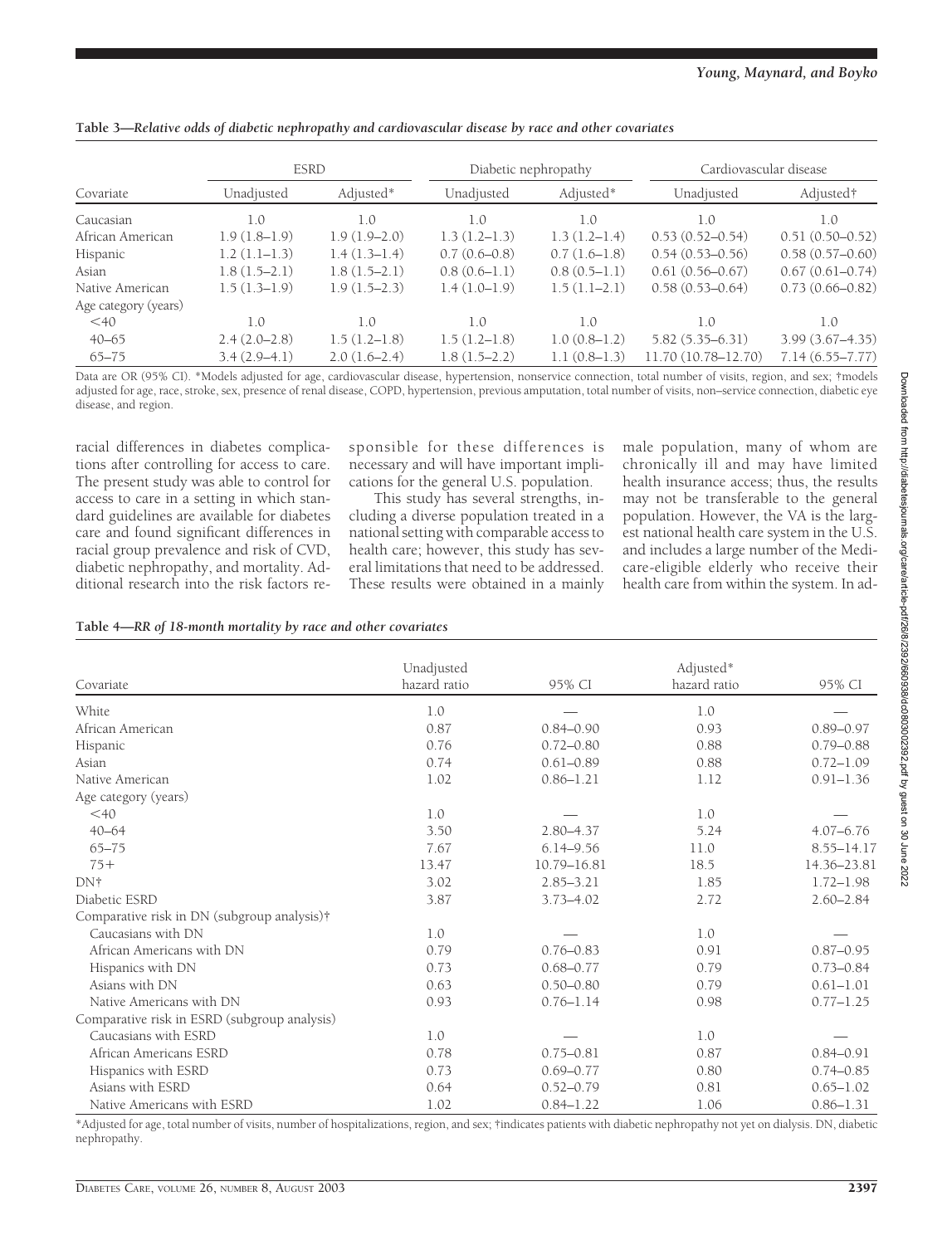## *Racial differences in disease and mortality*

dition, the large number of veterans with unknown race may contribute to misclassification and bias in our estimates of prevalence and risk. An additional limitation is the possible misclassification of the diagnosis of renal disease. Because the criterion was ICD-9 diagnosis codes, it is not possible to determine early diabetic nephropathy or microalbuminuria; therefore, our results probably underestimate the total number of veterans in the system with renal disease. However, VA inpatient diagnosis codes have been found to be reliable and valid when compared with the medical record, but less so for outpatient diagnoses (42). In addition, diabetes type could not be ascertained from administrative records, but we believe that our results most likely represent those of patients with type 2 diabetes, which should not bias results, because individuals with childhood-onset type 1 diabetes would not have been admitted into the military. Last, our ability to determine potential confounders such as duration of diabetes, family history, medication use, smoking history, cause of death, and other clinical variables was severely limited by the nature of the administrative databases. However, these data will be useful for the generation of hypotheses, which may prompt further examination in databases in which information on these potential confounding factors is available.

In summary, among diabetic individuals treated in a national health care system, racial minorities had higher odds of diabetic nephropathy and ESRD but lower odds of CVD and a lower risk of mortality. We conclude that when access to care is comparable, racial minority groups are more likely to have microvascular disease, whereas Caucasians are more likely to develop macrovascular disease and death.

#### **References**

- 1. Harris MI, Hadden WC, Knowler WC, Bennett PH: Prevalence of diabetes and impaired glucose tolerance and plasma glucose levels in U.S. population aged 20–74 yr. *Diabetes* 36:523–534, 1987
- 2. Harris MI, Flegal KM, Cowie CC, Eberhardt MS, Goldstein DE, Little RR, Wiedmeyer HM, Byrd-Holt DD: Prevalence of diabetes, impaired fasting glucose, and impaired glucose tolerance in U.S. adults: the Third National Health and Nutrition Examination Survey 1988–1994. *Diabe-*

*tes Care* 21:518–524, 1998

- 3. Humphrey LL, Ballard DJ, Frohnert PP, Chu CP, O'Fallon WM, Palumbo PJ: Chronic renal failure in non-insulin-dependent diabetes mellitus: a populationbased study in Rochester, Minnesota. *Ann Intern Med* 111:788–796, 1989
- 4. Klein R, Klein BE, Linton KL, Moss SE: Microalbuminuria in a population-based study of diabetes. *Arch Intern Med* 152: 153–158, 1992
- 5. Klein R, Klein BEK, Moss SE: Incidence of gross proteinuria in older-onset diabetes. *Diabetes* 42:381–389, 1993
- 6. US Renal Data System: Excerpts from the USRDS 2000 Annual Data Report: Atlas of End-Stage Renal Disease in the United States. *Am J Kidney Dis* 36 (Suppl. 2):S1– S238, 2000
- 7. Brancati FL, Whelton PK, Kuller LH, Klag MJ: Diabetes mellitus, race, and socioeconomic status: a population-based study. *Ann Epidemiol* 6:67–73, 1996
- 8. Harris MI, Eastman RC, Cowie CC, Flegal KM, Eberhardt MS: Racial and ethnic differences in glycemic control of adults with type 2 diabetes. *Diabetes Care* 22:403–408, 1999
- 9. US Renal Data System: *USRDS 1999 Annual Data Report*. Bethesda, MD, National Institutes of Health, National Institute of Diabetes and Digestive and Kidney Diseases, 1999
- 10. Young B, Maynard C, Reiber G, Boyko E: Effects of ethnicity and nephropathy on lower extremity amputation risk among diabetic veterans. *Diabetes Care* 26:495– 501, 2003
- 11. Karter AJ, Ferrara A, Liu JY, Moffet HH, Ackerson LM, Selby JV: Ethnic disparities in diabetic complications in an insured population. *JAMA* 287:2519–2527, 2002
- 12. Brancati FL, Whelton PK, Randall BL, Neaton JD, Stamler J, Klag MJ: Risk of end-stage renal disease in diabetes mellitus: a prospective cohort study of men screened for MRFIT: Multiple Risk Factor Intervention Trial. *JAMA* 278:2069–2074, 1997
- 13. Pugh JA, Medina RA, Cornell JC, Basu S: NIDDM is the major cause of diabetic end-stage renal disease: more evidence from a tri-ethnic community. *Diabetes* 44: 1375–1380, 1995
- 14. Klein R, Klein BE: Relation of glycemic control to diabetic complications and health outcomes.*Diabetes Care* 21 (Suppl. 3):C39–C43, 1998
- 15. Orchard T, Dorman J, Maser R, Becker DJ, Drash AL, Ellis D, LaPorte RE, Kuller LH: Prevalence of complications in IDDM by sex and duration. *Diabetes* 39:1116–1124, 1990
- 16. Sugimoto T, Rosansky SJ: The incidence of treated end stage renal disease in the eastern United States: 1973–1979. *Am J*

*Public Health* 74:14–17, 1984

- 17. Brancati FL, Whittle JC, Whelton PK, Seidler AJ, Klag MJ: The excess incidence of diabetic end-stage renal disease among blacks: a population-based study of potential explanatory factors. *JAMA* 268:3079–3084, 1992
- 18. Pugh JA TM, Basu S: Survival among Mexican-Americans, non-Hispanic whites, and African Americans with end-stage renal disease: the emergence of a minority pattern of increased incidence and prolonged survival. *Am J Kidney Dis* 23:803– 807, 1994
- 19. Nelson RG, Everhart JE, Knowler WC, Bennett PH: Incidence, prevalence and risk factors for non-insulin-dependent diabetes mellitus. *Prim Care* 15:227–250, 1988
- 20. Nelson RG, Pettitt DJ, Carraher MJ, Baird HR, Knowler WC: Effect of proteinuria on mortality in NIDDM. *Diabetes* 37:1499– 1504, 1988
- 21. Nelson RG, Newman JM, Knowler WC, Sievers ML, Kunzelman CL, Pettitt DJ, Moffett CD, Teutsch SM, Bennett PH: Incidence of end-stage renal disease in type 2 (non-insulin-dependent) diabetes mellitus in Pima Indians. *Diabetologia* 31: 730–736, 1988
- 22. Nelson RG, Bennett PH: Diabetic renal disease in Pima Indians. *Transplant Proc* 21:3913–3915, 1989
- 23. Nelson RG, Knowler WC, Pettitt DJ, Saad MF, Charles MA, Bennett PH: Assessment of risk of overt nephropathy in diabetic patients from albumin excretion in untimed urine specimens. *Arch Intern Med* 151:1761–1765, 1991
- 24. Nelson RG, Knowler WC, Bennett PH: Natural history of diabetic nephropathy in non-insulin-dependent diabetes mellitus. *J Diabetes Complications* 5:76–78, 1991
- 25. Nelson RG, Knowler WC, McCance DR, Sievers ML, Pettitt DJ, Charles MA, Hanson RL, Liu QZ, Bennett PH: Determinants of end-stage renal disease in Pima Indians with type 2 (non-insulin-dependent) diabetes mellitus and proteinuria. *Diabetologia* 36:1087–1093, 1993
- 26. Nelson RG, Knowler WC, Pettitt DJ, Bennett PH: The natural history of renal disease in non-insulin-dependent diabetes mellitus: lessons from the Pima Indians. *AdvNephrolNeckerHosp* 24:145–156, 1995
- 27. *Physician ICD-9-CM*. Salt Lake City, UT, Medicode Publications, 1999
- 28. American Medical Association: *Current Procedural Terminology, CPT*. Chicago, American Medical Association, 1999
- 29. Au DH, McDonell MB, Martin DC, Fihn SD: Regional variations in health status. *Med Care* 39:879–888, 2001
- 30. Fisher SG, Weber L, Goldberg J, Davis F: Mortality ascertainment in the veteran